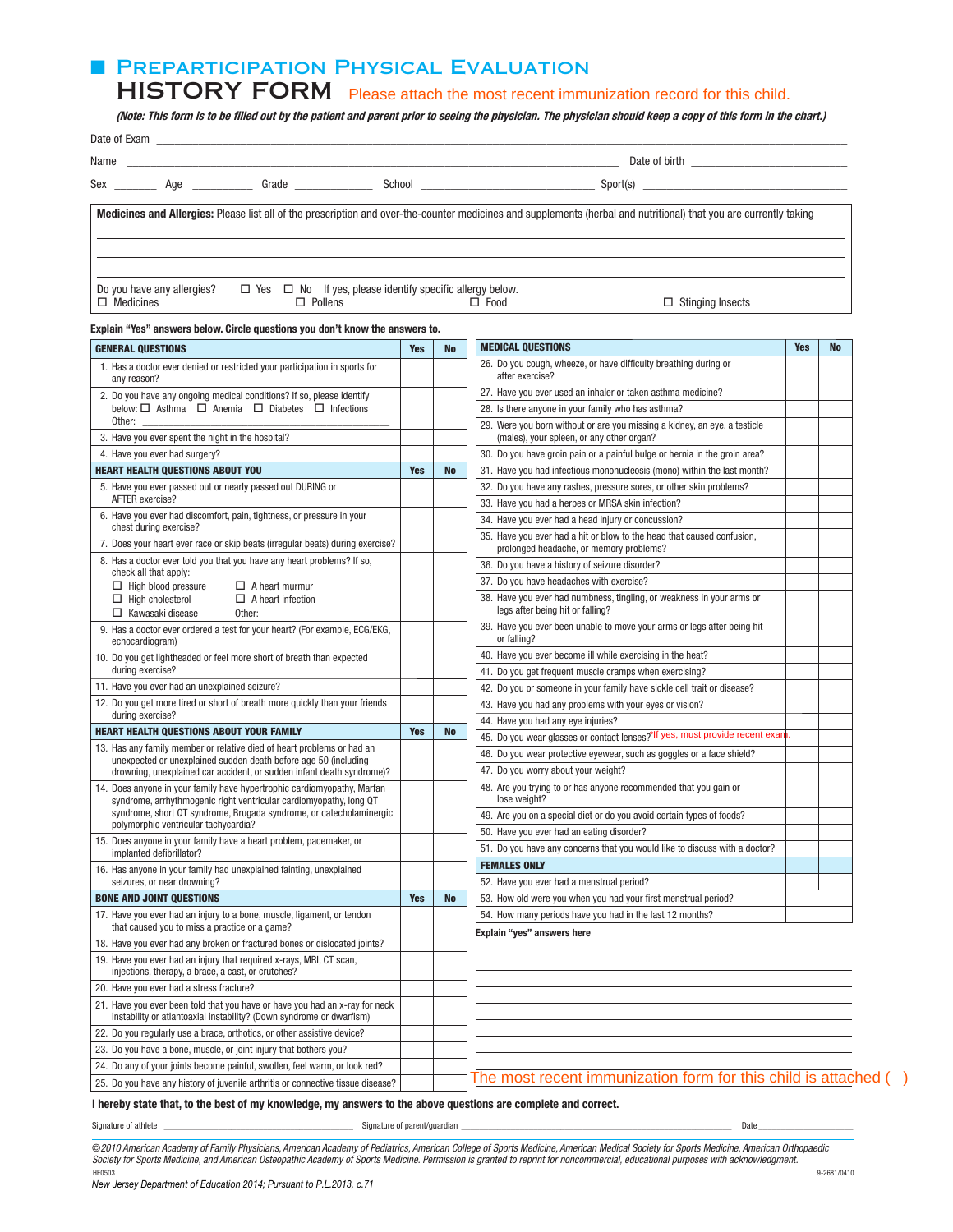# **F PREPARTICIPATION PHYSICAL EVALUATION** THE ATHLETE WITH SPECIAL NEEDS: SUPPLEMENTAL HISTORY FORM

| Name                                                                                                       |            |           |  |  |  |  |  |
|------------------------------------------------------------------------------------------------------------|------------|-----------|--|--|--|--|--|
| Sex Age Grade                                                                                              |            |           |  |  |  |  |  |
| 1. Type of disability                                                                                      |            |           |  |  |  |  |  |
| 2. Date of disability                                                                                      |            |           |  |  |  |  |  |
| 3. Classification (if available)                                                                           |            |           |  |  |  |  |  |
| 4. Cause of disability (birth, disease, accident/trauma, other)                                            |            |           |  |  |  |  |  |
| 5. List the sports you are interested in playing                                                           |            |           |  |  |  |  |  |
|                                                                                                            | <b>Yes</b> | <b>No</b> |  |  |  |  |  |
| 6. Do you regularly use a brace, assistive device, or prosthetic?                                          |            |           |  |  |  |  |  |
| 7. Do you use any special brace or assistive device for sports?                                            |            |           |  |  |  |  |  |
| 8. Do you have any rashes, pressure sores, or any other skin problems?                                     |            |           |  |  |  |  |  |
| 9. Do you have a hearing loss? Do you use a hearing aid?                                                   |            |           |  |  |  |  |  |
| 10. Do you have a visual impairment?                                                                       |            |           |  |  |  |  |  |
| 11. Do you use any special devices for bowel or bladder function?                                          |            |           |  |  |  |  |  |
| 12. Do you have burning or discomfort when urinating?                                                      |            |           |  |  |  |  |  |
| 13. Have you had autonomic dysreflexia?                                                                    |            |           |  |  |  |  |  |
| 14. Have you ever been diagnosed with a heat-related (hyperthermia) or cold-related (hypothermia) illness? |            |           |  |  |  |  |  |
| 15. Do you have muscle spasticity?                                                                         |            |           |  |  |  |  |  |
| 16. Do you have frequent seizures that cannot be controlled by medication?                                 |            |           |  |  |  |  |  |
|                                                                                                            |            |           |  |  |  |  |  |

Explain "yes" answers here

## Please indicate if you have ever had any of the following.

|                                               | <b>Yes</b> | <b>No</b> |
|-----------------------------------------------|------------|-----------|
| Atlantoaxial instability                      |            |           |
| X-ray evaluation for atlantoaxial instability |            |           |
| Dislocated joints (more than one)             |            |           |
| Easy bleeding                                 |            |           |
| Enlarged spleen                               |            |           |
| Hepatitis                                     |            |           |
| Osteopenia or osteoporosis                    |            |           |
| Difficulty controlling bowel                  |            |           |
| Difficulty controlling bladder                |            |           |
| Numbness or tingling in arms or hands         |            |           |
| Numbness or tingling in legs or feet          |            |           |
| Weakness in arms or hands                     |            |           |
| Weakness in legs or feet                      |            |           |
| Recent change in coordination                 |            |           |
| Recent change in ability to walk              |            |           |
| Spina bifida                                  |            |           |
| Latex allergy                                 |            |           |

### Explain "yes" answers here

## The most recent immunization form for this child is attached ( )

## I hereby state that, to the best of my knowledge, my answers to the above questions are complete and correct.

Signature of athlete \_\_\_\_\_\_\_\_\_\_\_\_\_\_\_\_\_\_\_\_\_\_\_\_\_\_\_\_\_\_\_\_\_\_\_\_\_\_\_\_\_\_ Signature of parent/guardian \_\_\_\_\_\_\_\_\_\_\_\_\_\_\_\_\_\_\_\_\_\_\_\_\_\_\_\_\_\_\_\_\_\_\_\_\_\_\_\_\_\_\_\_\_\_\_\_\_\_\_\_\_\_\_\_\_\_ Date \_\_\_\_\_\_\_\_\_\_\_\_\_\_\_\_\_\_\_\_\_

©2010 American Academy of Family Physicians, American Academy of Pediatrics, American College of Sports Medicine, American Medical Society for Sports Medicine, American Orthopaedic Society for Sports Medicine, and American Osteopathic Academy of Sports Medicine. Permission is granted to reprint for noncommercial, educational purposes with acknowledgment. *New Jersey Department of Education 2014; Pursuant to P.L.2013, c.71*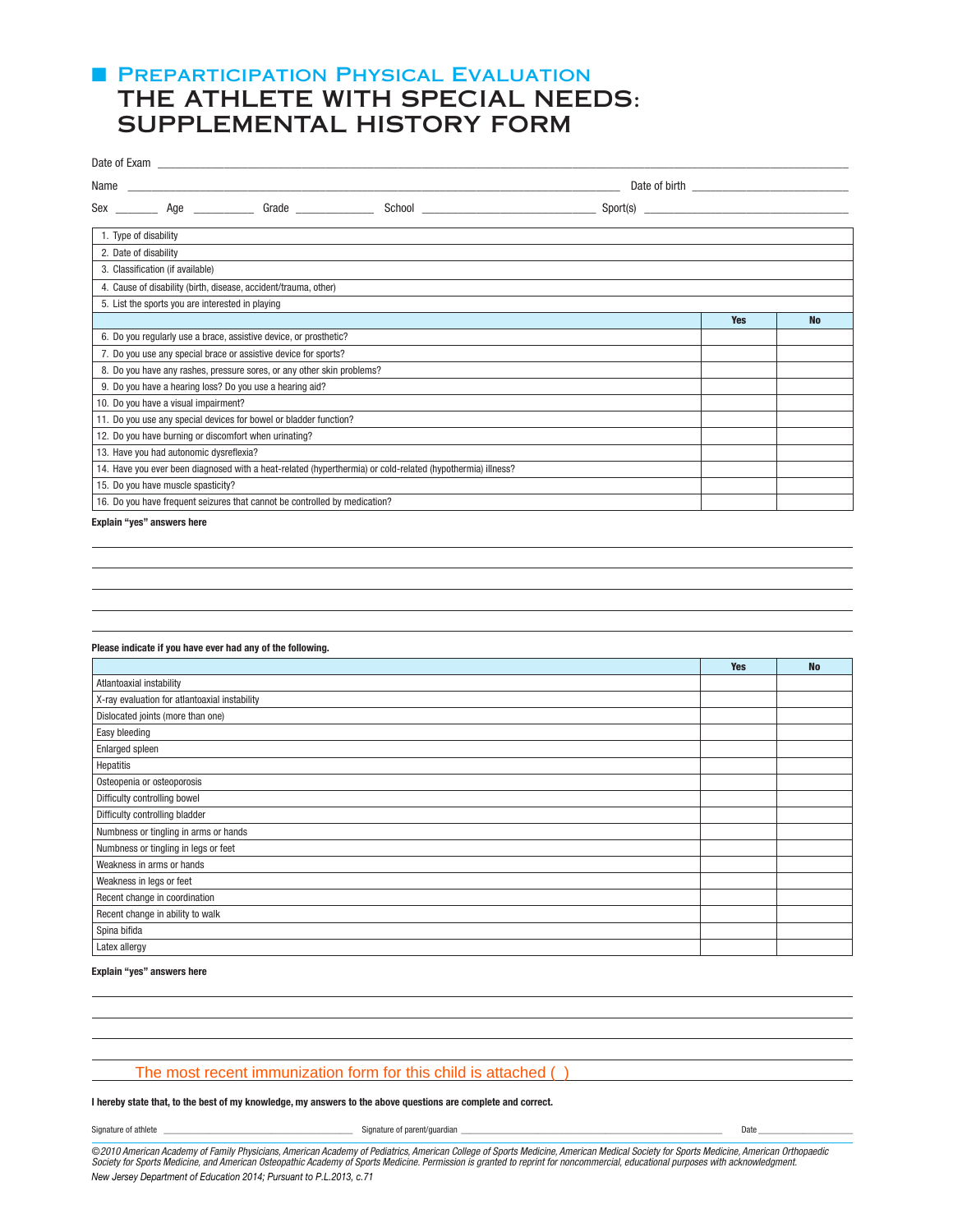# **E PREPARTICIPATION PHYSICAL EVALUATION** PHYSICAL EXAMINATION FORM

EXAMINATION

## PHYSICIAN REMINDERS

**1. Consider additional questions on more sensitive issues**

- **Do you feel stressed out or under a lot of pressure?**
- **Do you ever feel sad, hopeless, depressed, or anxious?**
- **Do you feel safe at your home or residence?**
- **Have you ever tried cigarettes, chewing tobacco, snuff, or dip?**
- **During the past 30 days, did you use chewing tobacco, snuff, or dip?**
- **Do you drink alcohol or use any other drugs?**
- **Have you ever taken anabolic steroids or used any other performance supplement?**
- **Have you ever taken any supplements to help you gain or lose weight or improve your performance?**
- **Do you wear a seat belt, use a helmet, and use condoms?**

**2. Consider reviewing questions on cardiovascular symptoms (questions 5–14).**

| <b>EARMINALIUN</b>          |                                                                                                         |  |        |       |                                                                                          |              |               |      |                             |  |  |
|-----------------------------|---------------------------------------------------------------------------------------------------------|--|--------|-------|------------------------------------------------------------------------------------------|--------------|---------------|------|-----------------------------|--|--|
| Height                      |                                                                                                         |  | Weight |       |                                                                                          | $\Box$ Male  | $\Box$ Female |      |                             |  |  |
| <b>BP</b>                   |                                                                                                         |  |        | Pulse |                                                                                          | Vision R 20/ |               | L20/ | Corrected $\Box$ Y $\Box$ N |  |  |
| <b>MEDICAL</b>              |                                                                                                         |  |        |       |                                                                                          |              | <b>NORMAL</b> |      | <b>ABNORMAL FINDINGS</b>    |  |  |
| Appearance                  | arm span > height, hyperlaxity, myopia, MVP, aortic insufficiency)                                      |  |        |       | • Marfan stigmata (kyphoscoliosis, high-arched palate, pectus excavatum, arachnodactyly, |              |               |      |                             |  |  |
| • Pupils equal<br>• Hearing | Eyes/ears/nose/throat                                                                                   |  |        |       |                                                                                          |              |               |      |                             |  |  |
| Lymph nodes                 |                                                                                                         |  |        |       |                                                                                          |              |               |      |                             |  |  |
| Heart <sup>a</sup>          | • Murmurs (auscultation standing, supine, +/- Valsalva)<br>• Location of point of maximal impulse (PMI) |  |        |       |                                                                                          |              |               |      |                             |  |  |
| Pulses                      | • Simultaneous femoral and radial pulses                                                                |  |        |       |                                                                                          |              |               |      |                             |  |  |
| Lungs                       |                                                                                                         |  |        |       |                                                                                          |              |               |      |                             |  |  |
| Abdomen                     |                                                                                                         |  |        |       |                                                                                          |              |               |      |                             |  |  |
|                             | Genitourinary (males only) <sup>b</sup>                                                                 |  |        |       |                                                                                          |              |               |      |                             |  |  |
| Skin                        | • HSV, lesions suggestive of MRSA, tinea corporis                                                       |  |        |       |                                                                                          |              |               |      |                             |  |  |
| Neurologic <sup>c</sup>     |                                                                                                         |  |        |       |                                                                                          |              |               |      |                             |  |  |
|                             | <b>MUSCULOSKELETAL</b>                                                                                  |  |        |       |                                                                                          |              |               |      |                             |  |  |
| Neck                        |                                                                                                         |  |        |       |                                                                                          |              |               |      |                             |  |  |
| <b>Back</b>                 |                                                                                                         |  |        |       |                                                                                          |              |               |      |                             |  |  |
| Shoulder/arm                |                                                                                                         |  |        |       |                                                                                          |              |               |      |                             |  |  |
| Elbow/forearm               |                                                                                                         |  |        |       |                                                                                          |              |               |      |                             |  |  |
|                             | Wrist/hand/fingers                                                                                      |  |        |       |                                                                                          |              |               |      |                             |  |  |
| Hip/thigh                   |                                                                                                         |  |        |       |                                                                                          |              |               |      |                             |  |  |
| Knee                        |                                                                                                         |  |        |       |                                                                                          |              |               |      |                             |  |  |
| Leg/ankle                   |                                                                                                         |  |        |       |                                                                                          |              |               |      |                             |  |  |
| Foot/toes                   |                                                                                                         |  |        |       |                                                                                          |              |               |      |                             |  |  |
| Functional                  | . Duck walk cingle log hon                                                                              |  |        |       |                                                                                          |              |               |      |                             |  |  |

• Duck-walk, single leg hop  $\mathbf{I}$ 

<sup>a</sup>Consider ECG, echocardiogram, and referral to cardiology for abnormal cardiac history or exam.

<sup>b</sup>Consider GU exam if in private setting. Having third party present is recommended.

<sup>c</sup>Consider cognitive evaluation or baseline neuropsychiatric testing if a history of significant concussion.

 $\Box$  Cleared for all sports without restriction

|                    | $\Box$ Cleared for all sports without restriction with recommendations for further evaluation or treatment for                                     |  |  |  |  |  |
|--------------------|----------------------------------------------------------------------------------------------------------------------------------------------------|--|--|--|--|--|
|                    |                                                                                                                                                    |  |  |  |  |  |
| $\Box$ Not cleared |                                                                                                                                                    |  |  |  |  |  |
|                    | $\Box$ Pending further evaluation                                                                                                                  |  |  |  |  |  |
|                    | $\Box$ For any sports                                                                                                                              |  |  |  |  |  |
|                    | $\Box$ For certain sports<br><u> 1989 - John Stoff, deutscher Stoff, der Stoff, der Stoff, der Stoff, der Stoff, der Stoff, der Stoff, der Sto</u> |  |  |  |  |  |
|                    | Reason                                                                                                                                             |  |  |  |  |  |
|                    |                                                                                                                                                    |  |  |  |  |  |
|                    |                                                                                                                                                    |  |  |  |  |  |

I have examined the above-named student and completed the preparticipation physical evaluation. The athlete does not present apparent clinical contraindications to practice and participate in the sport(s) as outlined above. A copy of the physical exam is on record in my office and can be made available to the school at the request of the parents. If conditions arise after the athlete has been cleared for participation, a physician may rescind the clearance until the problem is resolved and the potential consequences are completely explained explained to the athlete (and parents/guardians). **to the athlete (and parents/guardians).**

| Name of physician, advanced practice nurse (APN), physician assistant (PA) (print/type) | Date  |
|-----------------------------------------------------------------------------------------|-------|
| Address                                                                                 | Phone |

Signature of physician, APN, PA

## The most recent immunization form for this child is attached ( )

©2010 American Academy of Family Physicians, American Academy of Pediatrics, American College of Sports Medicine, American Medical Society for Sports Medicine, American Orthopaedic Society for Sports Medicine, and American Osteopathic Academy of Sports Medicine. Permission is granted to reprint for noncommercial, educational purposes with acknowledgment.

Name \_\_\_\_\_\_\_\_\_\_\_\_\_\_\_\_\_\_\_\_\_\_\_\_\_\_\_\_\_\_\_\_\_\_\_\_\_\_\_\_\_\_\_\_\_\_\_\_\_\_\_\_\_\_\_\_\_\_\_\_\_\_\_\_\_\_\_\_\_\_\_\_\_\_\_\_\_\_\_\_\_\_ Date of birth \_\_\_\_\_\_\_\_\_\_\_\_\_\_\_\_\_\_\_\_\_\_\_\_\_\_